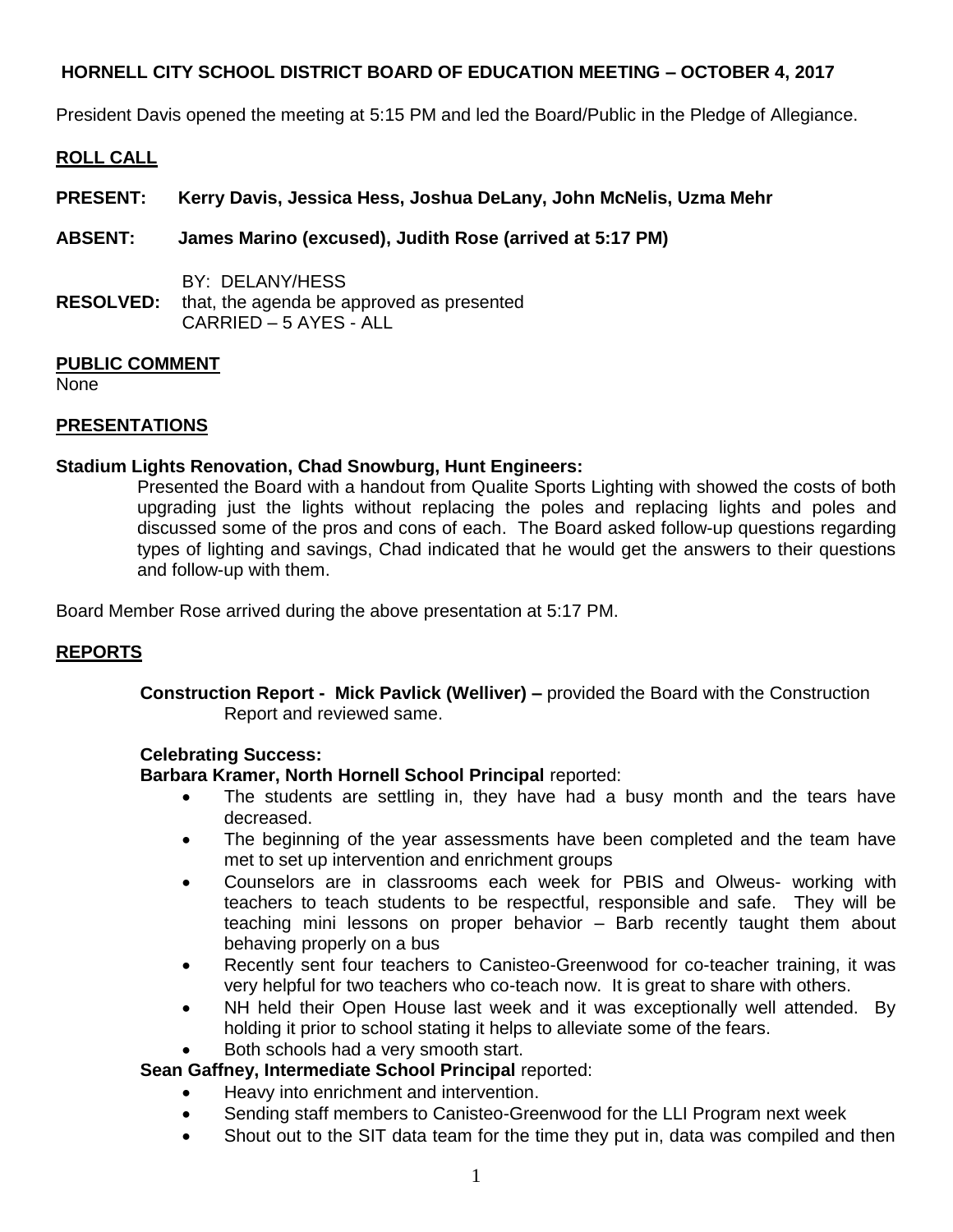they had to revamp the plan

- Hornell Intermediate now have an "Instagram" account, it is student run. They have to sign a contract as to what is acceptable and must have parent approval
- PBIS is going well, videos were taped in the spring with teachers behaving improperly and students showing them proper behavior
- Last week Linda Walter's  $6<sup>th</sup>$  Grade Technology Class interviewed sixteen veterans from both WWII and the Korean War. Amazing conversations took place between the group ranging in age from 95 to 12. The finished video will be shown as the "Red Carpet" event at the Spotlight Theater on Veteran's day. The students always love doing this. Supt. Palotti added that "it was great to see the engage. It will be great to see how it gets put together….keeping their stories alive".

**Scott Carroll, Sr High School Principal** on behalf of the Jr/Sr High School**,** reported:

- Will be bringing back the newsletter this year, there is a lot to showcase
- Various Homecoming celebrations this week, seniors will be going to Bryant School tomorrow for autographs; tomorrow night there will be two food trucks on site and the concession stand for the games vs Dansville
- The new technology has been coming into the classrooms, which is great for the teachers. Kudos to them for their patience adapting w/o the technology in their rooms
- Had an outstanding college night, which was very well attended
- Great things are occurring

# **Superintendent Palotti** on behalf of **Jennifer Sorochin, Bryant School Principal** reported:

- Great first month of school. So much has been accomplished regarding core instruction and intervention.
- The  $2^{nd}$  grade had a great time visiting the Karr Dairy farm. The students were very impressed by how big cows get and how cute the babies are. J
- A special thank you to Vanessa Spitulnik and Christa Owlett for their work on our new book room and their working with our teachers to teach how to conduct guided reading groups and their support of them.
- A HUGE thank you to our volunteer, Cheryl Slatt, who's spent hours leveling our books and organizing them for the book room. She's a very valuable asset to our district.
- Testing is complete and intervention is beginning. The focus is to get students reading at grade level as soon as possible.
- We're having a pep rally on Friday to celebrate our senior athletes and our school spirit. We'll also be kicking off our PBIS theme of Red Raider Strong. A special thank you to the Hornell PTO for the donation of student shirts for the event. We'll be addressing ways to be Red Raider Strong throughout the school year.

### **Superintendent's Report – Superintendent Palotti** reported:

- During this school year High School students in the BOCES Digital Media Arts program will be working on a video project. They will be coordinating with Carla Allen, our Public Relations liaison from GST BOCES, Administration, teachers and HHS students to highlight different areas with the end result being a "commercial" to promote the District in various ways. This will be a wonderful real life practical learning experience for all involved.
- The last full week in October  $(23^{rd}-25^{th})$  is School Board Member Recognition Week. Supt. Palotti invited the Board to take a look at their calendars and see if there was a day that they could visit the schools during the day that week (23<sup>rd</sup>, 24<sup>th</sup> or 26<sup>th</sup>)
- During October we will be launching the data collection for the "Needs Assessment" through "Parent Surveys" which will be going out in the mail next week, mailings to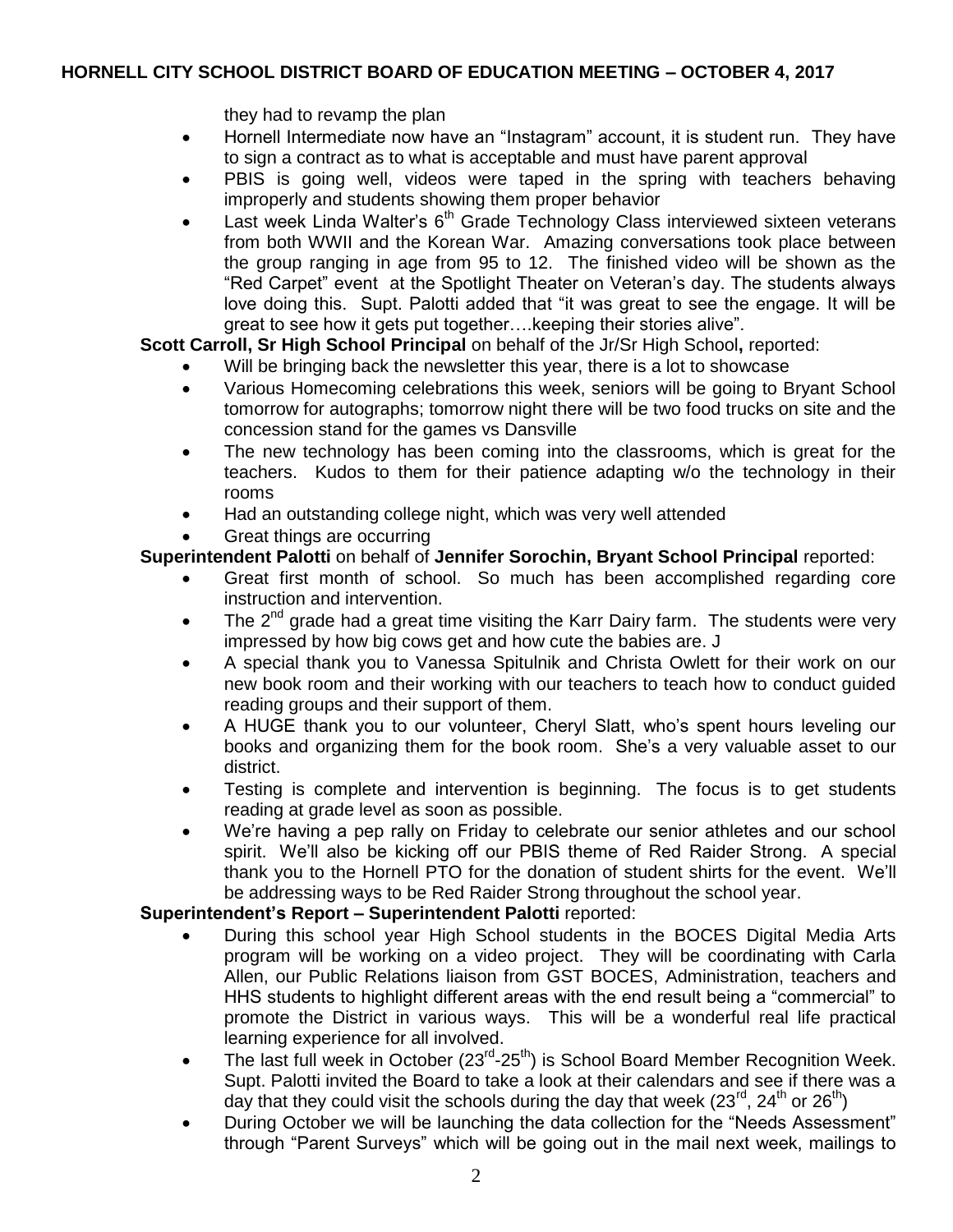encourage community involvement in two focus groups (for those who do not work in or have students currently attending school), interviews with Board Members and Administration and surveys for instructional staff, non-instructional staff to complete during the Conference Day on the  $20<sup>th</sup>$  and 4-12 students to complete during specific classroom time. The hope is to have the data compiled by Thanksgiving with the January Board Meeting to be a Board Retreat to dive into the data to see what voices are saying and where we need to go from here.

## **ROUTINE ITEMS**

### BY: DELANY/HESS

- **RESOLVED:** that, upon the recommendation of Superintendent Palotti, the Board approves /accepts the following consent agenda items:
	- Approval of the minutes for the meetings of September 6, 2017.
	- Acceptance of the Claims Auditor/Warrant Report for the period ending August 31, 2017,
	- Acceptance of the Student Activities Reports of August 31, 2017.
	- Has no objection to the recommendations of the Committee on Special Education and approves the authorization of funds to implement the special education programs and services consistent with such recommendation for the Committee on Special Education meetings of August 31, 2017 and September 6, 11, 12, 14, 18, 19, 21 and 22, 2017. The Preschool Special Education meeting of September 21, 2017 and the 504 meetings of August 31, 2017 and September 14, 21 and 26, 2017.

CARRIED – 6 AYES – ALL

### **OLD BUSINESS**

None

### **NEW BUSINESS**

### **POLICY/PROCEDURE**

BY: DELANY/HESS

**RESOLVED:** that agenda items V.E.1.a-I be grouped together for one action. CARRIED – 6 AYES – ALL

BY: MARINO/HESS

**RESOLVED:** that, upon the recommendation of the Audit Committee, the Board approve the Corrective Action Plan for the findings included in the Independent Auditor Report for the period ending June 30, 2017 prepared by Drescher & Malecki, LLP and

that, upon the recommendation of Superintendent Palotti, the Board::

- authorizes Patrick Flaitz to dispose of the Bryant School textbooks on the list dated September 22, 2017.
- authorizes Patrick Flaitz to dispose of the High School Library books on the list dated June 6, 2017.
- approves the application of Jasper Troupsburg Central School for two students to participate as an "Incomplete Team" with the Indoor Track team for the 2017-18 school year, pending the approval of Section V.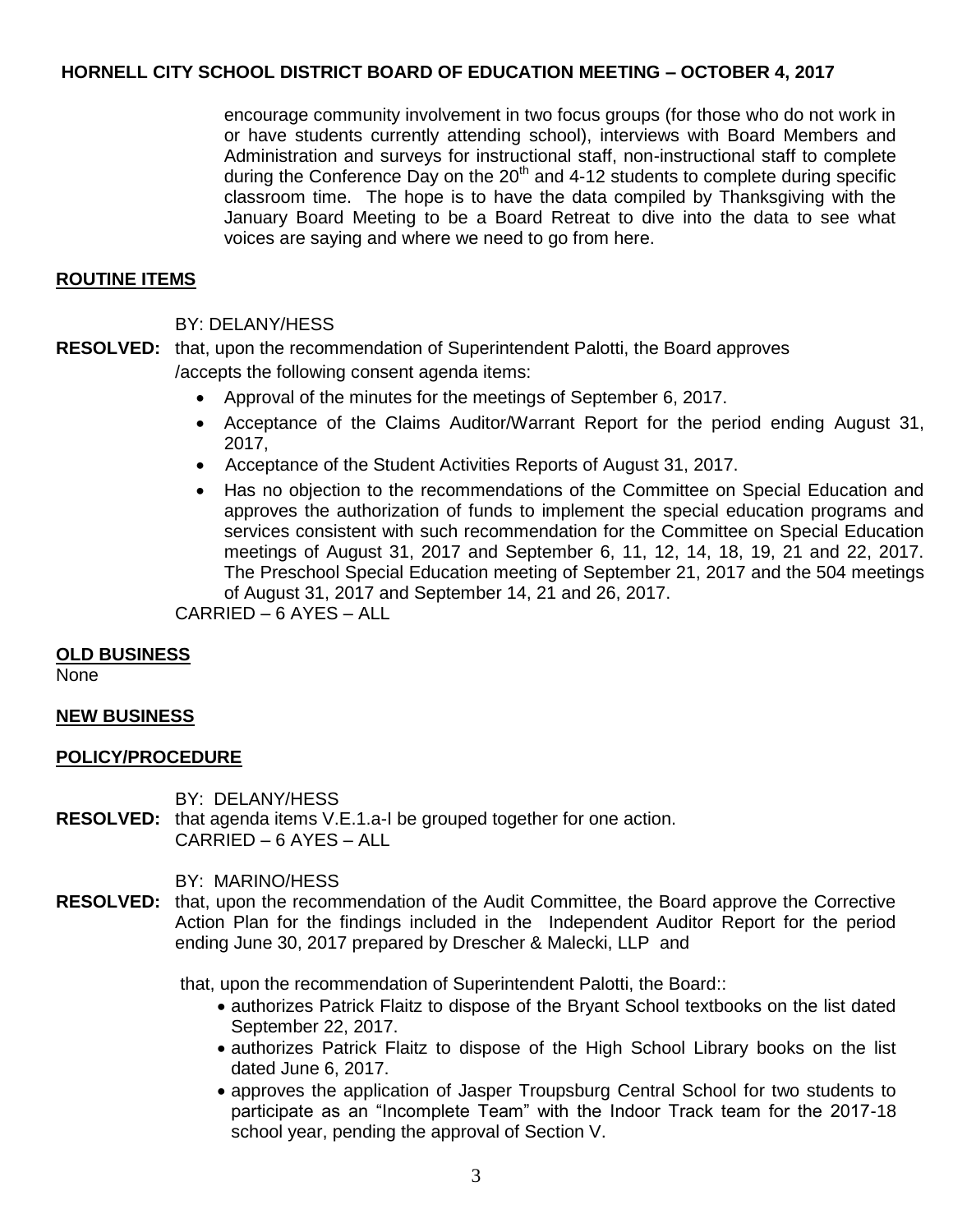- approves the MOU with HPDG regarding inclusion of the position of Technology Director.
- approves the request of the HS Choir to travel out of state to participate In a Choir Competition in Philadelphia, PA on April, 5 – 8, 2018.
- approves the request of the Class of 2018 to travel to Virginia Beach, VA and Williamsburg, VA on June 8-10, 2018 for their Senior Class Trip.
- approves the Out of State Conference Requests of Amber Linza, DPT, Hollie Baldwin, OT and Michelle Lehman, COTA to attend the "Therapists in the School" Conference in Framingham, MA on November 15-17, 2017.

approves the bus routes for the 2017/18 school year.

CARRIED – 6 AYES – ALL

### **FINANCE:**

BY: DELANY/HESS

**RESOLVED:** that, upon the recommendation of Superintendent Palotti, the Board approves the Partnership Agreement with the Hornell YMCA to staff our after school program. CARRIED – 6 AYES – ALL

BY: DELANY/HESS

**RESOLVED:** that upon the recommendation of Superintendent Palotti, the Board of Education here-in awards the Capital Outlay construction contract base bid to the lowest responsible bidder, as follows:

> Willett Builders - \$125,900 CARRIED – 6 AYES – ALL

BY: DELANY/HESS

**RESOLVED:** that, upon the recommendation of Superintendent Palotti, the Board approves the participation in the Ontario, Seneca, Wayne & Yates Co. BOCES Cooperative Electricity Bidding Agreement WFL 18-12. CARRIED – 6 AYES – ALL

BY: DELANY/HESS

**RESOLVED:** that, upon the recommendation of Superintendent Palotti, the Board approves the Portrait Booking Agreement between Interstate Studio and the Hornell Intermediate School for the 2018-2019 and 2019-2020 school years. CARRIED - 6 AYES – ALL

### **PERSONNEL**

- BY: DELANY/HESS
- **RESOLVED:** that, upon the recommendation of Superintendent Palotti, the Board accepts the resignation of Samantha Voss, Teacher Aide, effective September 18, 2017. CARRIED – 6 AYES – ALL

BY: DELANY/HESS

**RESOLVED:** that, upon the recommendation of Superintendent Palotti, the Board accepts the resignation of Douglas Brown, as Special Education Department Coordinator, effective September 11, 2017. CARRIED – 6 AYES – ALL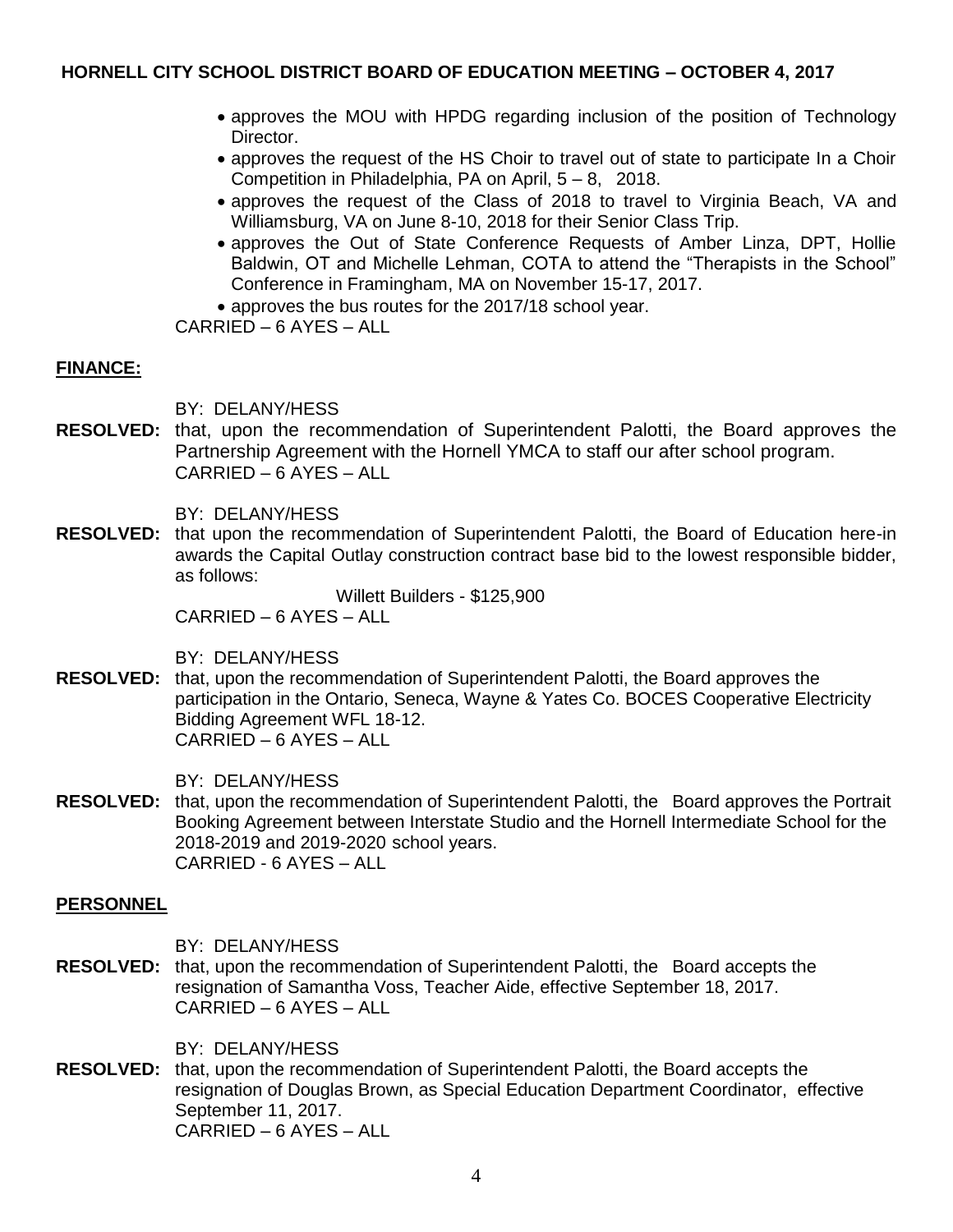BY: HESS/DELANY

**RESOLVED:** that, upon the recommendation of Superintendent Palotti, the Board approves the increase in hours of Derrick Balinsky, Attendance Clerk/Teacher Aide from 6.5 hours per day to 7.5 hours per day effective October 5, 2017. CARRIED – 6 AYES - ALL

BY: DELANY/HESS

**RESOLVED:** that, upon the recommendation of Superintendent Palotti, the Board approves the increase in hours of Sarah Swauger, Food Service Helper from 3.5 hours per day to 3.75 hours per day effective October 5, 2017. CARRIED – 6 AYES – ALL

BY: DELANY/HESS

**RESOLVED:** that, upon the recommendation of Superintendent Palotti, the Board approves the 26 week probationary appointment of Cathy Stiles as Bus Attendant effective September 18, 2017, 10 months 4..0 hours per day at the starting rate stated in the HESSA Contract. CARRIED – 6 AYES – ALL

BY: DELANY/HESS

**RESOLVED:** that, upon the recommendation of Superintendent Palotti, the Board approves the 26 week probationary appointment of Andraya Bartlebaugh as Food Service Helper effective October 5, 2017, 10 months 2.5 hours per day at the starting rate stated in the HESSA Contract. CARRIED – 6 AYES – ALL

BY: DELANY/HESS

**RESOLVED:** that, upon the recommendation of Superintendent Palotti, the Board approves the 26 week probationary appointment of Kimberly Smith as Teacher Aide effective October 5, 2017, 10 months, 6.5 hours per day at the starting rate stated in the HPA Contract. CARRIED – 6 AYES – ALL

BY: DELANY/HESS

**RESOLVED:** that, upon the recommendation of Superintendent Palotti, the Board approves the permanent appointment of Lisa Smith, Senior Typist effective April 6, 2017.  $CARR$ IED – 6 AYES – ALL

BY: DELANY/HESS

**RESOLVED:** that, upon the recommendation of Superintendent Palotti, the Board approves the following advisor appointments for the 2017-18 school year with stipend (if any) as noted in HEA Contract:

Mark Lombardo – French Club (and Friends) Tim Berardi – Musical Theater Club Alexandra Brown – Spanish Club

CARRIED – 6 AYES – ALL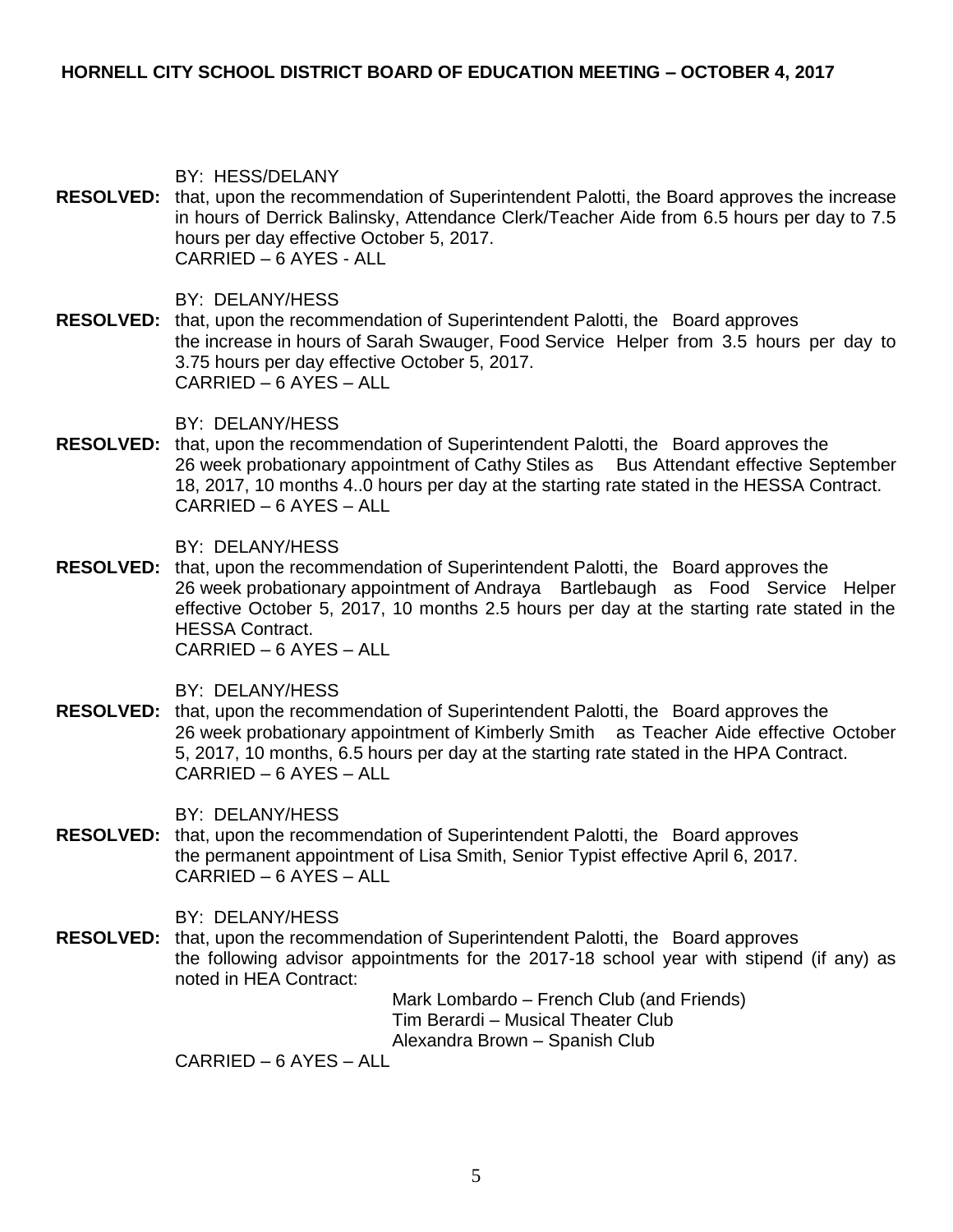#### BY: HESS/DELANY

**RESOLVED:** that, upon the recommendation of Superintendent Palotti, the Board approves the following winter coaching assignments, with stipends as per current HEA Contract (pending all required certificates, fingerprints, etc):

| Sport/Name               | Position                                                                    | <b>Step</b>    |
|--------------------------|-----------------------------------------------------------------------------|----------------|
| <b>Basketball</b>        |                                                                             |                |
| <b>Kirk Scholes</b>      | <b>Boys Varsity Head Coach</b>                                              | 11             |
| Jason Whitney            | Boys JV Head Coach                                                          | 1              |
| <b>Jim Walter</b>        | <b>Boys Modified Coach</b>                                                  | 21             |
| <b>Brian Dyring</b>      | <b>Girls Varsity Head Coach</b>                                             | 4              |
| Megan Bonacquisti        | Girls JV Coach                                                              | 5              |
| Samantha Salmon          | <b>Girls Modified Coach</b>                                                 | 1              |
| Wrestling                |                                                                             |                |
| Scott Johnson            | <b>Varsity Coach14</b>                                                      |                |
| Otto House               | Mod Coach                                                                   | 1              |
| <b>Indoor Track</b>      |                                                                             |                |
| Mike DeGaetano           | <b>Head Coach</b>                                                           | 23             |
| Angela DeLany            | <b>Modified Coach</b>                                                       | 1              |
| Swimming (Boys)          |                                                                             |                |
| Tim O'Mara               | Head Coach 5                                                                |                |
| Cheerleading             |                                                                             |                |
| Danielle Carbone         | Varsity                                                                     | 2              |
| Kara Carbone             | JV                                                                          | $\overline{2}$ |
| <b>Faculty Manager</b>   |                                                                             |                |
| Mary Wolf                |                                                                             | $\overline{2}$ |
| <b>Emergency Coaches</b> |                                                                             |                |
| Erik Werner              |                                                                             |                |
| <b>Scott Carroll</b>     |                                                                             |                |
|                          | Volunteer Assistants (pending fingerprint clearance and completion of First |                |
|                          | Aid/CPR requirements:                                                       |                |
| Matt Wing                | <b>Girls Basketball</b>                                                     |                |
| Kathy Dyring             | <b>Girls Basketball</b>                                                     |                |
| Mike Wilkinson           | <b>Boys Basketball</b>                                                      |                |
| John Dagon               | <b>Boys Basketball</b>                                                      |                |
| Robert Hirsch            | Wrestling                                                                   |                |
| Zack Bacon               | Wrestling                                                                   |                |

CARRIED – 6 AYES – ALL

- BY: DELANY/HESS
- **RESOLVED:** that, upon the recommendation of Superintendent Palotti, the Board approves the appointment of Beth McNelis as Special Education Department Coordinator for the 2017/18, 2018/19 and 2019/20 school years at the annual stipend stated in the HEA Contract.

CARRIED – 5 AYES – 1 ABSTAINING (MCNELIS)

Mike Kramer **Wrestling** 

BY: DELANY/HESS

**RESOLVED:** Resolved that, upon the recommendation of Superintendent Palotti, the Board approves the list of mentors for the 2017/18 school year at the hourly rate stated in the HEA Contract. CARRIED 6 AYES - CARRIED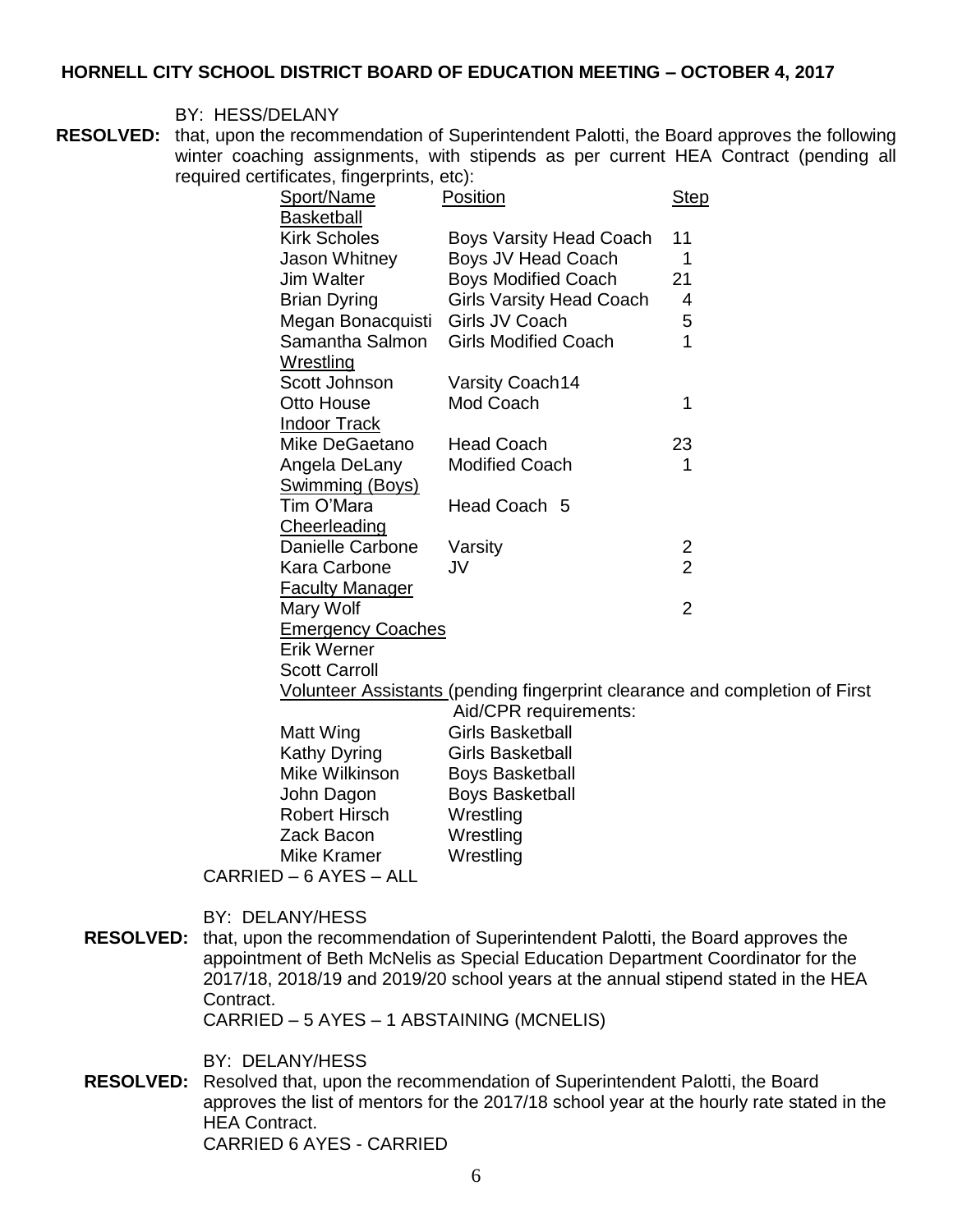BY: DELANY/HESS

**RESOLVED:** that, upon the recommendation of Superintendent Palotti, the Board approves the following staff members to work under the Extended School Day program at the hourly rate specified in their respective contracts:

Paul Woughter (HEA) – Robotics – effective 9/13/2017 Barbara Leaman (HPA) – Extended Library Hours Monitor effective 9/18/2017 Mary Wolf (HPA) - Extended Library Hours Monitor Substitute effective 9/18/2017

CARRIED – 6 AYES – ALL

BY: DELANY/HESS

**RESOLVED:** that, upon the recommendation of Superintendent Palotti, the Board approves the appointment of Ashtin Argentieri as a Speech Language Pathologist Long Term Substitute effective October 5, 2017 through June 30, 2017. Salary as stated in the HEA Contract. (BA from Nazareth College in Communication Sciences and Disorders. MS from Nazareth College in Speech Pathology. NYS Initial Certification in Speech & Language Disabilities).

CARRIED – 6 AYES – ALL

The Board congratulated and welcomed Ashtin who was in attendance.

### BY: DELANY/HESS

**RESOLVED:** that, upon the recommendation of Superintendent Palotti, the Board approves the change in appointment of Richard Everly from 1.0 FTE as Grants Coordinator to .5 FTE and the appointment of Richard Everly to .50 Technology Director. 12 months, no change to his current salary. CARRIED – 6 AYES – ALL

BY: DELANY/HESS

**RESOLVED:** that, upon the recommendation of Superintendent Palotti, the Board approves the following changes to the substitute roster and other assignments**, pending successful fingerprint clearance through the New York State Education Department and approval through DMV and or Civil Service if applicable: Substitute Additions:**  Barbara Adams- Food Service Helper (effective 9/12/17) Linda Burchard- School Bus Attendant Pat Carosa- Certified Teacher Cynthia France- Nurse Susan Kennedy- Teacher Aide, laborer, Bus Attendant, Food Service Helper Katherine Kinney- Teacher Aide, Nurse (aide) Lisa Miller- Certified Teacher Jessica Murray- School Bus Attendant, Food Service Helper, Teacher Aide, Typist, LPN, Laborer Katrina Perry- Teacher Aide, Laborer, Food Service Helper, Bus Attendant Cathy Stiles- Food Service Helper (effective 9/18/17) Gordon "Don" Wilson- Substitute Guidance Counselor (effective 9/7/17)